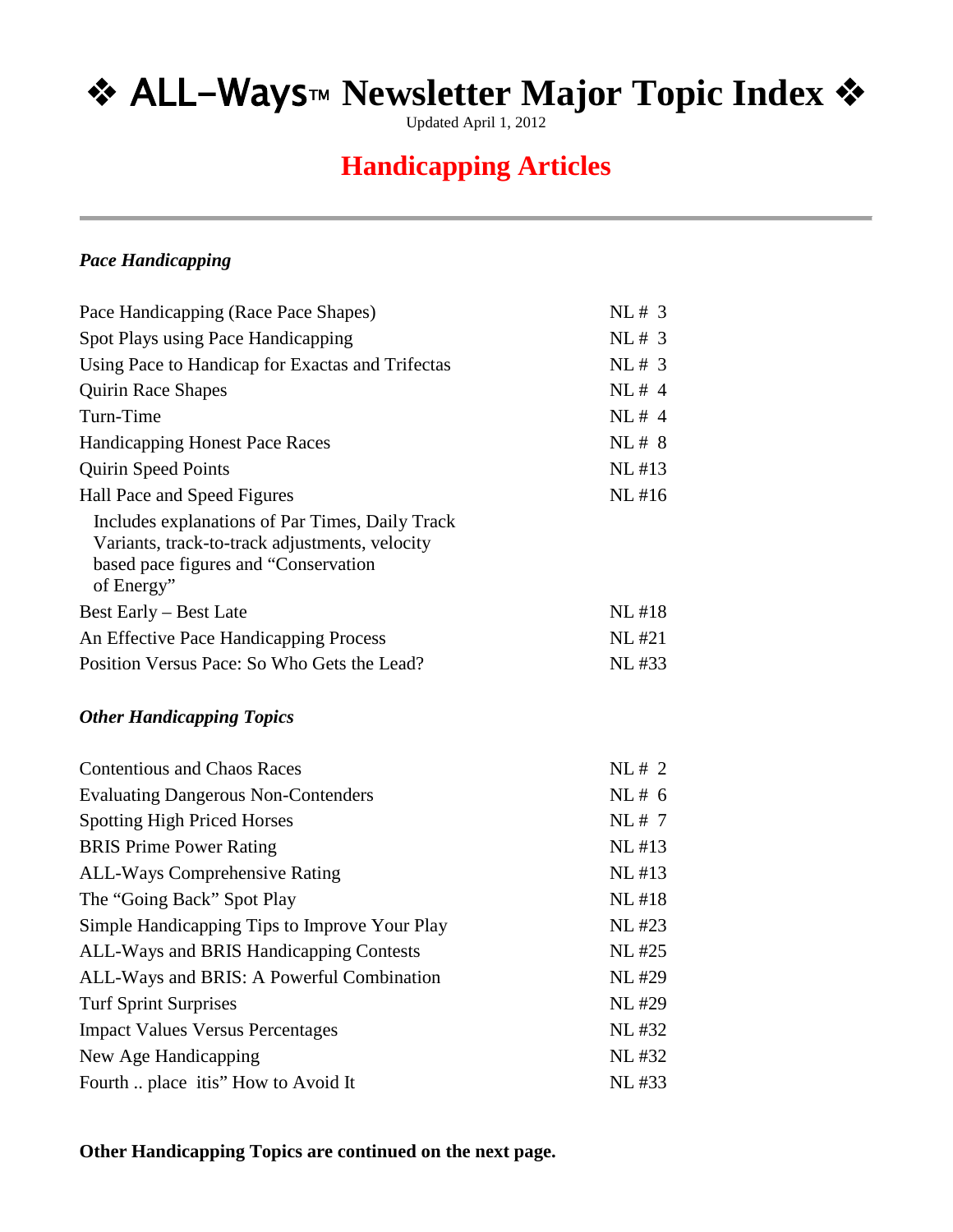Updated April 1, 2012

## **Handicapping Articles (continued)**

### *Other Handicapping Topics (continued)*

|                                                                                                | <b>NL#49</b>   |
|------------------------------------------------------------------------------------------------|----------------|
| Become Expert at Something                                                                     |                |
| Turf to Synthetic Surface Advantage: Fact or Fiction?                                          | NL #52         |
| Handicapping the Triple Crown Races                                                            | NL #53         |
| Getting Started With ALL-Ways                                                                  | <b>NL#58</b>   |
| Take Them to the Track<br>- Handicapping Process Reference Sheet<br>- Wagering Reference Sheet | NL #58         |
| <b>Building a Solid Foundation</b>                                                             |                |
| - The Foundation Handicapping Skills                                                           | NL#60          |
| - The Foundation Wagers                                                                        |                |
| Spotting the Surprises  In Advance                                                             | NL#62          |
| <b>Handicapping Profile Series</b>                                                             |                |
| Race Segmentation                                                                              | NL# 5, # 6     |
| <b>Creating Handicapping Profiles</b>                                                          | NL#7           |
| Handicapping Profile Strategies:                                                               |                |
| - High Win Percentage Strategy                                                                 |                |
| - Opposing Pace Strategy                                                                       | NL# 8<br>NL# 8 |
| - Second Opinion Strategy                                                                      | NL# 9          |
| - Unbalanced Horse Strategy                                                                    | NL# 9          |
| - Long Shot Strategy                                                                           | NL# 9          |
| - A Postscript                                                                                 | <b>NL#10</b>   |
| <b>Handicapping Process Series</b>                                                             |                |
| Part 1:<br>Toolbox Versus "Black Box" Handicapping                                             |                |
| Isolating the Legitimate Contenders                                                            | NL #42         |
| Part 2:<br>The Keystone of the Process                                                         | NL #43         |
| Part 3:<br>"Key Decisions"                                                                     | <b>NL #44</b>  |
| Part 4:<br>"Getting Unstuck"                                                                   | NL #45         |
| "Feedback"<br>Part 5:                                                                          | NL #46         |
| Part 6:<br>"The Wrap Up"                                                                       | <b>NL#48</b>   |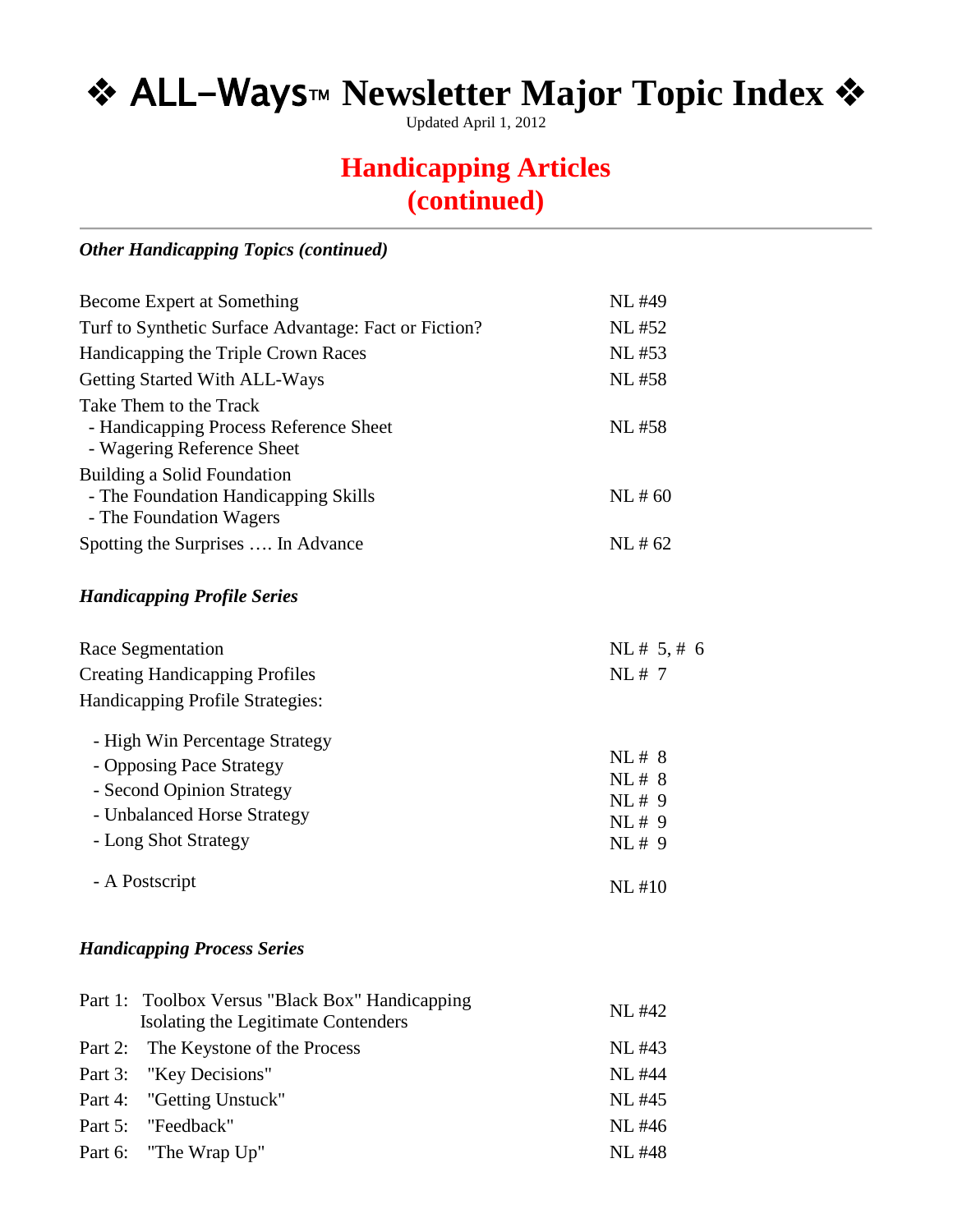Updated April 1, 2012

## **Handicapping Articles (continued)**

#### *Brohamer Series*

| NI. #17 |
|---------|
| NL #18  |
| NI. #19 |
| NI. #24 |
|         |

### *Track Specific Articles*

| Handicapping the Inner Dirt Track at Aqueduct                 | NL #12 & #52 |
|---------------------------------------------------------------|--------------|
| Handicapping at Saratoga                                      | <b>NL#22</b> |
| Handicapping at Del Mar                                       | <b>NL#22</b> |
| Handicapping at Keeneland                                     | <b>NL#25</b> |
| National Claiming Crown Races at Canterbury Park              | <b>NL#42</b> |
| Handicapping Synthetic Surface Races, Oak Tree to Santa Anita | NL #52       |
| Handicapping the Triple Crown Races                           | NL #53       |
| Handicapping at Saratoga                                      | NL #22 & #54 |
| Handicapping at Del Mar                                       | NL #22 & #54 |
|                                                               |              |

#### *Breeder's Cup Articles*

| The 1998 Breeder's Cup at Churchill Downs | NL #11       |
|-------------------------------------------|--------------|
| The 1998 Breeder's Cup: Lessons Learned   | NL #12       |
| The 1999 Breeder's Cup at Gulfstream Park | NL #15       |
| The 2000 Breeder's Cup at Churchill Downs | NL #19       |
| The 2000 Breeder's Cup: Lessons Learned   | <b>NL#20</b> |
| The 2001 Breeder's Cup at Belmont Park    | NL #23       |
| The 2002 Breeder's Cup at Arlington Park  | <b>NL#27</b> |
| The 2003 Breeder's Cup at Santa Anita     | NL #31       |

**Breeders Cup Articles are continued on the next page.**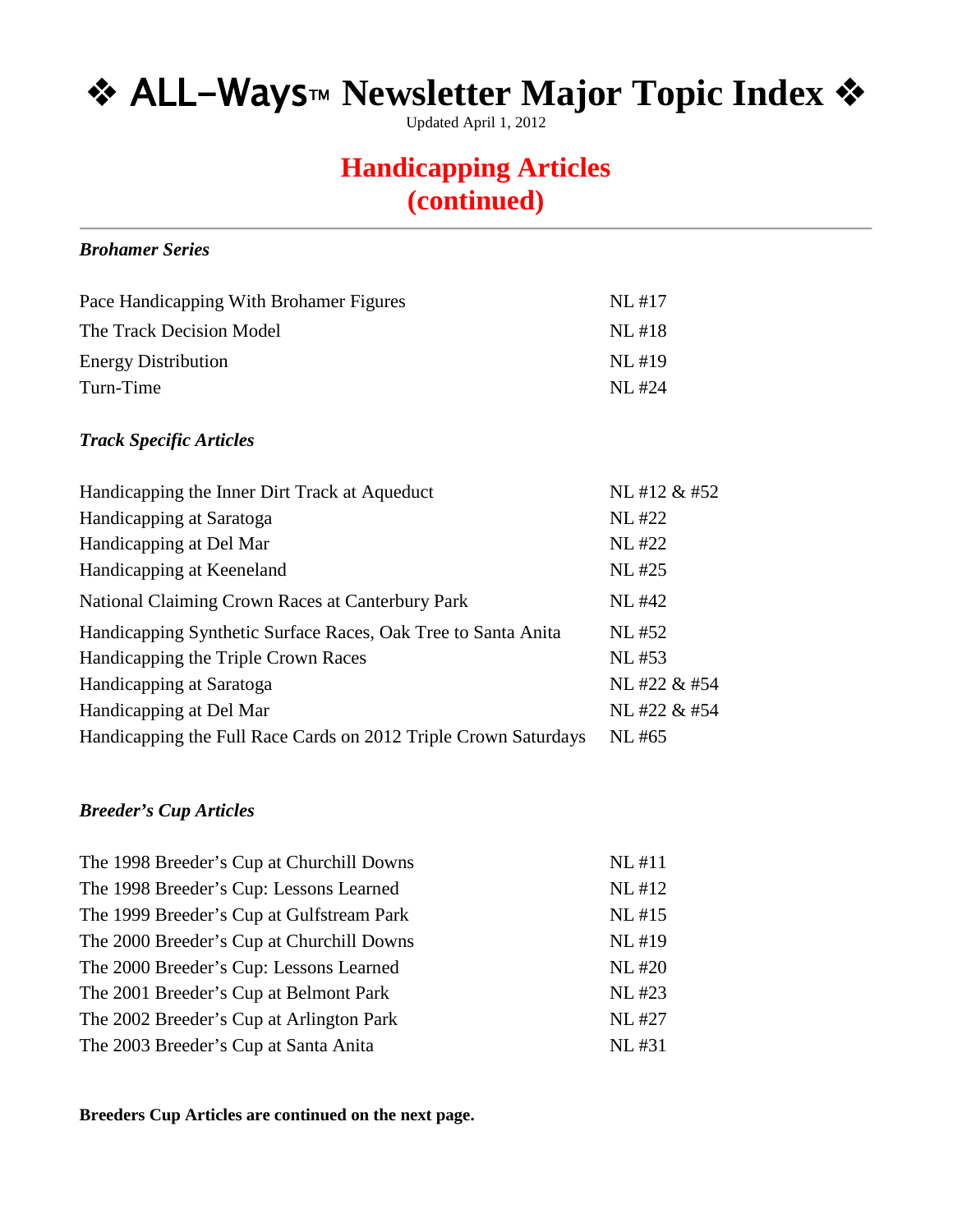Updated April 1, 2012

## **Handicapping Articles (continued)**

### *Breeders' Cup Articles (continued)*

| The 2004 Breeder's Cup: Lessons From Prior Years | NL #35       |
|--------------------------------------------------|--------------|
| The 2004 Breeder's Cup at Lone Star Park         | NL #35       |
| The 2005 Breeder's Cup at Belmont Park           | <b>NL#39</b> |
| The 2006 Breeder's Cup at Churchill Downs        | NL #43       |
| The 2007 Breeder's Cup at Monmouth Park          | <b>NL#47</b> |
| The 2008 Breeders' Cup at Oak Tree/Santa Anita   | NL #51       |
| The 2008 Breeders' Cup: Follow-up                | <b>NL#52</b> |
| The 2009 Breeders' Cup at Oak Tree/Santa Anita   | NL #55       |
| The 2010 Breeders' Cup at Churchill Downs        | <b>NL#59</b> |
| The 2011 Breeders' Cup at Churchill Downs        | NL #63       |

#### *Guest Articles*

| $D.V. - Using ALL-Ways$                                | NL# 5    |
|--------------------------------------------------------|----------|
| $R.S. - Using ALL-Ways$                                | NL#9     |
| G.H. - A Good Day at Santa Anita                       | NL #13   |
| $GL. - Using ALL-Ways$                                 | $NL$ #14 |
| B.G. - Hitting the Trifecta at the Kentucky Derby      | NL #26   |
| S.U. – Avoiding Favorites                              | NL #30   |
| $D.N. -$ The 2004 Kentucky Derby                       | NL #33   |
| J.T. – A Paddock Refresher                             | NL #34   |
| L-MN – How I Use ALL-Ways (A very intriguing article!) | NL #56   |

### *ALL-Ways Multi-Level Software Series: "From novice to expert at a reasonable pace"*

| Part 1: Multi-Level Overview                          |        |
|-------------------------------------------------------|--------|
| Level ONE: "Getting Started With the Basics"          | NL #44 |
| Part 2: Level TWO: "Unleashing ALL-Ways Databases"    | NL #45 |
| Part 3: Level THREE: "Analysis and Control"           | NL #46 |
| Part 4: Level FOUR: "The Ultimate Handicapping Tools" | NL #47 |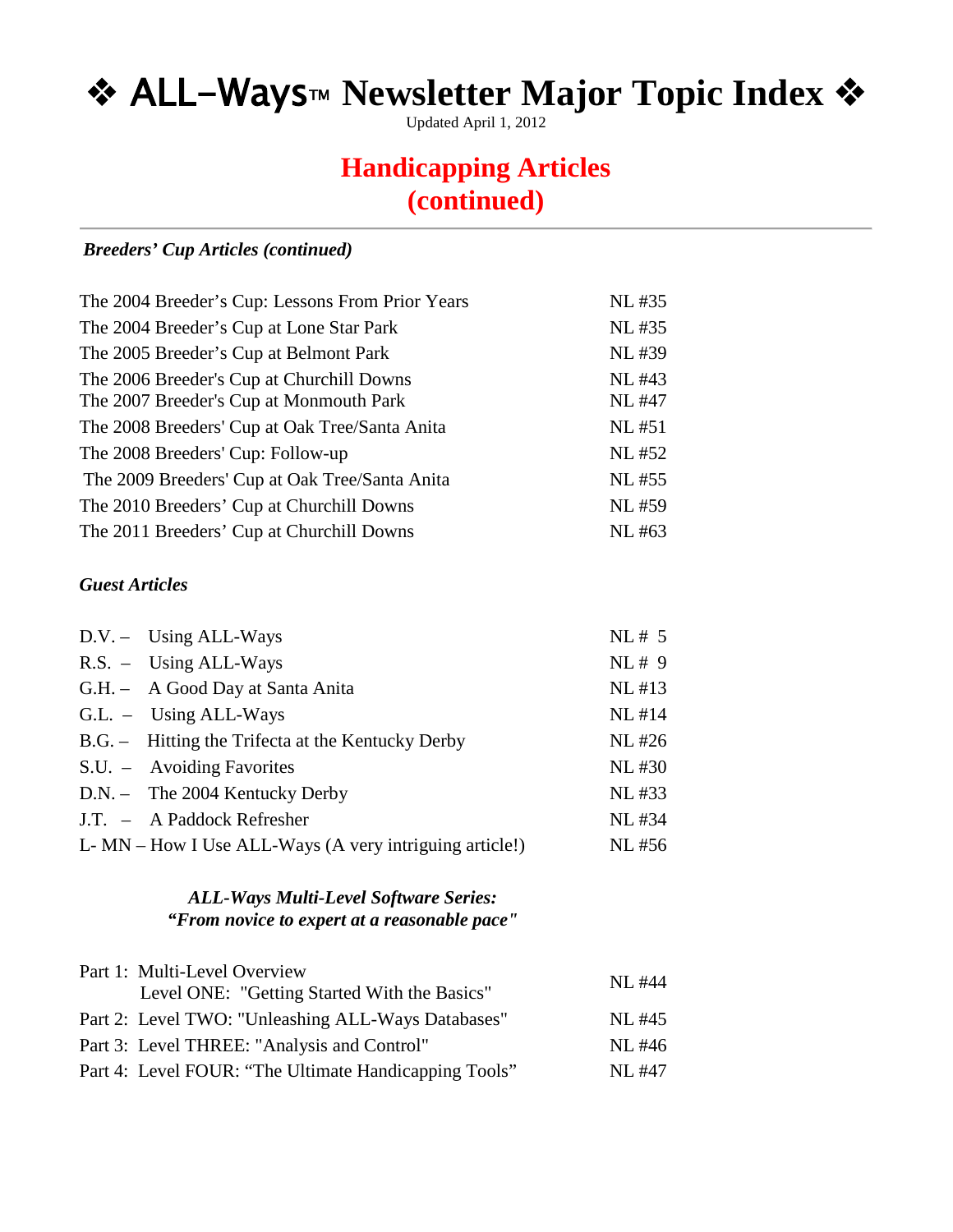Updated April 1, 2012

## **Wagering Articles**

| The Magic ROI Formula and ROI Sensitivity                                                      | NL# 2        |
|------------------------------------------------------------------------------------------------|--------------|
| <b>Simplified Money Management</b>                                                             | NL#4         |
| <b>Track Payoff Analysis</b>                                                                   | NL #14       |
| Ten Ways to Cut Your Losses                                                                    | <b>NL#17</b> |
| Do's, Don'ts and Discipline                                                                    | <b>NL#22</b> |
| Pass or Play; That Should Be the Question                                                      | NL #12       |
| The Curse of the Legitimate Favorite                                                           | NL #30       |
| <b>Hedging Your Bets</b>                                                                       | NL #55       |
| Take Them to the Track<br>- Wagering Reference Sheet<br>- Handicapping Process Reference Sheet | NL #58       |
| Building a Solid Foundation<br>- The Foundation Handicapping Skills<br>- The Foundation Wagers | NL#60        |
| Help from the "Collective Public"                                                              | NL#64        |
| How Much to Wager                                                                              |              |
| How to Apportion Wager Dollars                                                                 |              |

### *Specific Wager Types*

| NL#4                |
|---------------------|
| NL #28, NL #29      |
| <b>NL#10</b>        |
| NL #15              |
| NL #23              |
| NL #50              |
| NL #26              |
| NL #5, NL #6, NL #7 |
| <b>NL#20</b>        |
|                     |